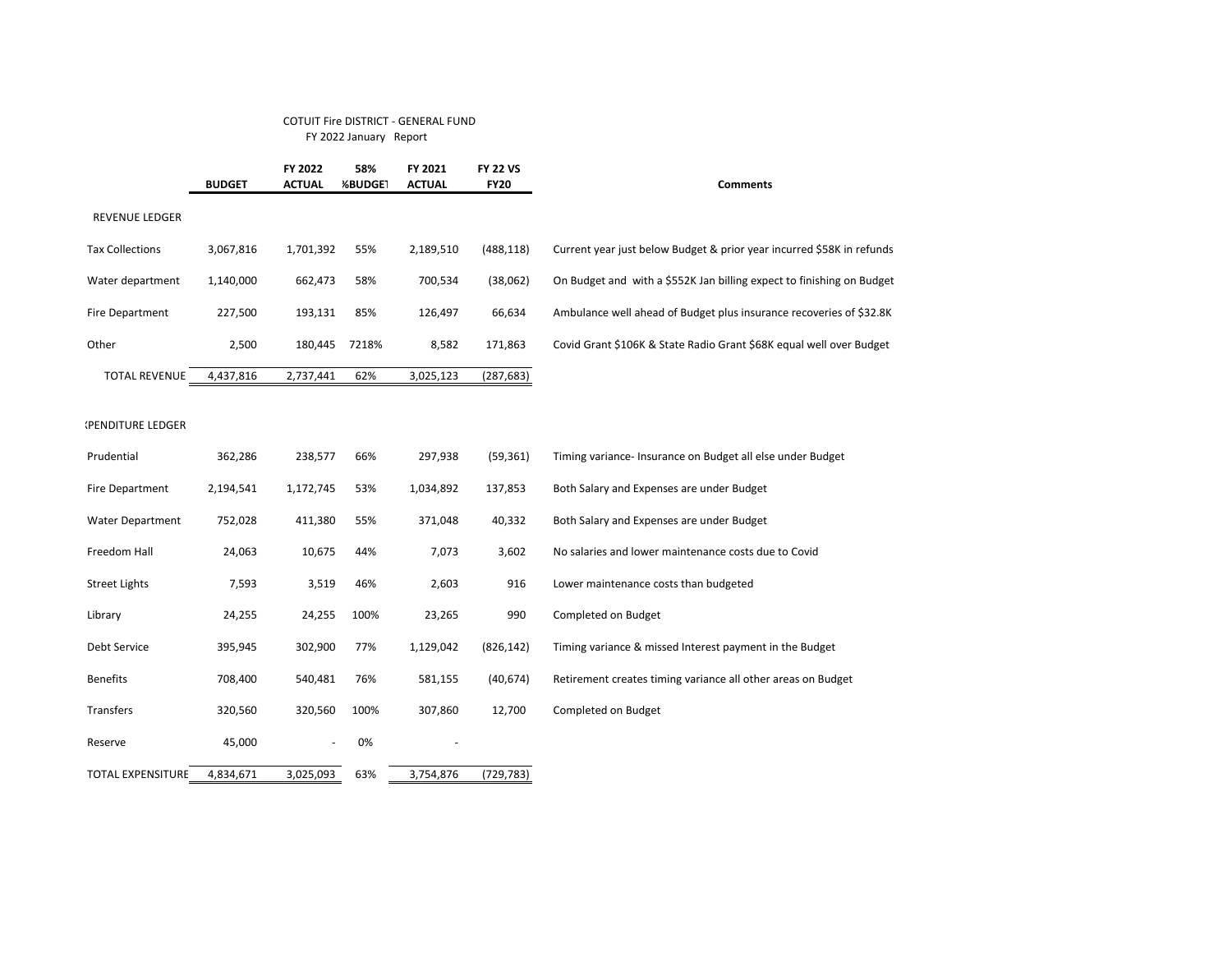## Cotuit Fire District - All Funds January-22  **SPECIAL ARTICLE STATUS**

| <b>DESCRIPTION</b><br>(Authorizing ADM Year and Article) | <b>BEGINING</b><br><b>BALANCE</b> | May 2021 ADM<br><b>Additions</b> | FY 2022<br><b>EXPENDITED</b> | <b>BALANCE</b> | <b>STATUS</b>                                                         |
|----------------------------------------------------------|-----------------------------------|----------------------------------|------------------------------|----------------|-----------------------------------------------------------------------|
| <b>Carry - Over Articles</b>                             |                                   |                                  |                              |                |                                                                       |
| Space Needs Study (2017-13)                              | 11,562                            | 31,125                           |                              |                | 42,687 Available                                                      |
| Water Dept Security System (2015-19)                     | 42,975                            |                                  | 8,445                        |                | 34,530 Finishing, projected closure at ADM                            |
| Fire Station Repairs (2020-7)                            | 40,695                            |                                  | 14,297                       |                | 26,398 In Process                                                     |
| Water Tank balance (2015-various)                        | 312,634                           |                                  |                              |                | 312,634 \$180K available for 10 year project; \$132K for 30+ yr. only |
| <b>New Articles from May ADM</b>                         | 407,866                           | 31,125                           | 22,742                       | 416,249        |                                                                       |
| Back-up Ambulance (2021-6)                               |                                   | 65,000                           |                              |                | 65,000 Pending                                                        |
| Replace Deputy Chief's vehicle (2021-7)                  |                                   | 48,000                           |                              |                | (48,000) At Dealers for equipment instalation                         |
| Transfer of School Property (2021-16)                    |                                   | 45,000                           |                              |                | (45,000) School Property Acquisition and 1 year Maintenance           |
| Cost Studies and maintenance (2021-17)                   |                                   | 207,500                          |                              |                | (207,500) Evaluation of alternate uses costs for School Property      |
| <b>TOTAL</b>                                             | 407,866                           | 396,625                          | 22,742                       | 180,749        |                                                                       |
| <b>USDA Maintenance Reserve</b>                          | 34,221                            |                                  | 275                          |                | 33,946 Perpetual Reserve, \$15.5K transfer from Operations pending    |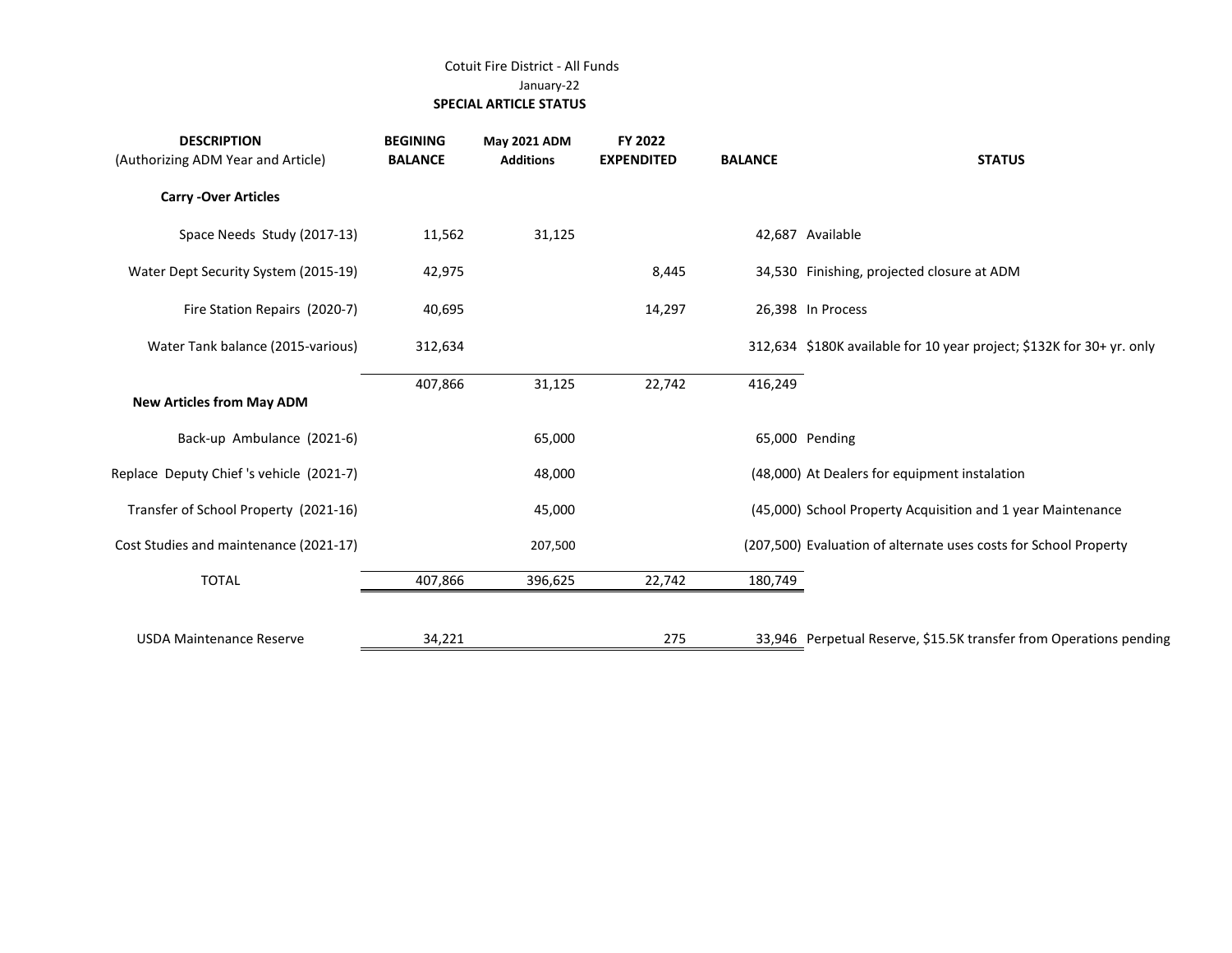## COTUIT Fire DISTRICT - GENERAL FUND

FY 2022 January Report

|                         | <b>BUDGET</b> | FY 2022<br><b>ACTUAL</b> | 58%<br>%BUDGET | FY 2021<br><b>ACTUAL</b> | <b>FY 22 VS</b><br><b>FY21</b> |                                                       |
|-------------------------|---------------|--------------------------|----------------|--------------------------|--------------------------------|-------------------------------------------------------|
| PRUDENTIAL              |               |                          |                |                          |                                |                                                       |
| Salaries                | 111,200       | 53,816                   | 48%            | 69,411                   |                                | (15,595) Well Below Budget                            |
| Insurance               | 150,000       | 148,717                  | 99%            | 139,664                  |                                | 9,053 Higher Unemployment Insurance than budgeted     |
| Refinancing cost        | 0             |                          |                | 48,813                   | (48, 813)                      |                                                       |
| Liens, Penalty & Int.   | 101,086       | 36,044                   | 36%            | 40,050                   |                                | (4,006) Substantially below budget mostly sustainable |
|                         | 362,286       | 238,577                  | 66%            | 297,938                  | (59, 361)                      |                                                       |
| FIRE DEPARTMENT         |               |                          |                |                          |                                |                                                       |
| Salaries                | 1,832,910     | 975,854                  | 53%            | 869,380                  |                                | 106,474 Below Budget                                  |
| Expenses                | 361,631       | 196,891                  | 54%            | 165,512                  |                                | 31,379 Below Budget                                   |
|                         | 2,194,541     | 1,172,745                | 53%            | 1,034,892                | 137,853                        |                                                       |
| WATER DEPARTMENT        |               |                          |                |                          |                                |                                                       |
| <b>Salaries</b>         | 375,029       | 199,013                  | 53%            | 206,893                  |                                | (7,880) Below Budget                                  |
| Expenses                | 376,999       | 212,367                  | 56%            | 164,155                  |                                | 48,212 Below Budget                                   |
|                         | 752,028       | 411,380                  | 55%            | 371,048                  | 40,332                         |                                                       |
| <b>FREEDOM HALL</b>     |               |                          |                |                          |                                |                                                       |
| Salaries                | 3,759         | 2,781                    | 74%            | 0                        |                                | 2,781 Over Budget due understated Budget              |
| expenses                | 20,304        | 7,894                    | 39%            | 7,073                    |                                | 821 Well Below Budget                                 |
|                         | 24,063        | 10,675                   | 44%            | 7,073                    | 3,602                          |                                                       |
| <b>STREET LIGHTS</b>    |               |                          |                |                          |                                |                                                       |
| Electricity             | 5,100         | 2,725                    | 53%            | 2,364                    | 361                            |                                                       |
| Maintenance             | 2,493         | 794                      | 32%            | 239                      | 555                            |                                                       |
|                         | 7,593         | 3,519                    | 46%            | 2,603                    | 916                            |                                                       |
| <b>DEBT SERVICE</b>     |               |                          |                |                          |                                |                                                       |
| Long Term principal     | 282,632       | 230,000                  | 81%            | 100,000                  |                                | 130,000 Timing Variance                               |
| Long Term interest      | 113,313       | 72,900                   | 64%            | 39,750                   |                                | 33,150 Understated Budget for 2nd LT debt Interest    |
| Short Term principal    | 0             |                          |                | 970,000                  | (970,000)                      |                                                       |
| Short Term interest     | 0             |                          |                | 19,292                   | (19, 292)                      |                                                       |
|                         | 395,945       | 302,900                  | 77%            | 1,129,042                | (826, 142)                     |                                                       |
| <b>BENEFITS</b>         |               |                          |                |                          |                                |                                                       |
| Health insurance        | 323,000       | 173,811                  | 54%            | 204,708                  |                                | (30,897) On budget                                    |
| Life & Dental Ins       | 20,000        | 9,487                    | 47%            | 11,322                   |                                | (1,835) Under Budget                                  |
| Med Ins stipend option  | 42,530        | 34,320                   | 81%            | 32,684                   |                                | 1,636 Timing Variance                                 |
| Retirement              | 322,870       | 322,864                  | 100%           | 332,441                  |                                | (9,577) Completed on Budget                           |
|                         | 708,400       | 540,481                  | 76%            | 581,155                  | (40, 674)                      |                                                       |
| <b>TRANSFERS</b>        |               |                          |                |                          |                                |                                                       |
| <b>OPEB Trust</b>       | 239,600       | 239,600                  | 100%           | 239,000                  |                                | 600 Completed on Budget                               |
| Stabilization           | 35,000        | 35,000                   | 100%           | 25,000                   |                                | 10,000 Completed on Budget                            |
| <b>WD Stabilization</b> | 45,960        | 45,960                   | 100%           | 43,860                   |                                | 2,100 Completed on Budget                             |
|                         | 320,560       | 320,560                  | 100%           | 307,860                  | 12,700                         |                                                       |